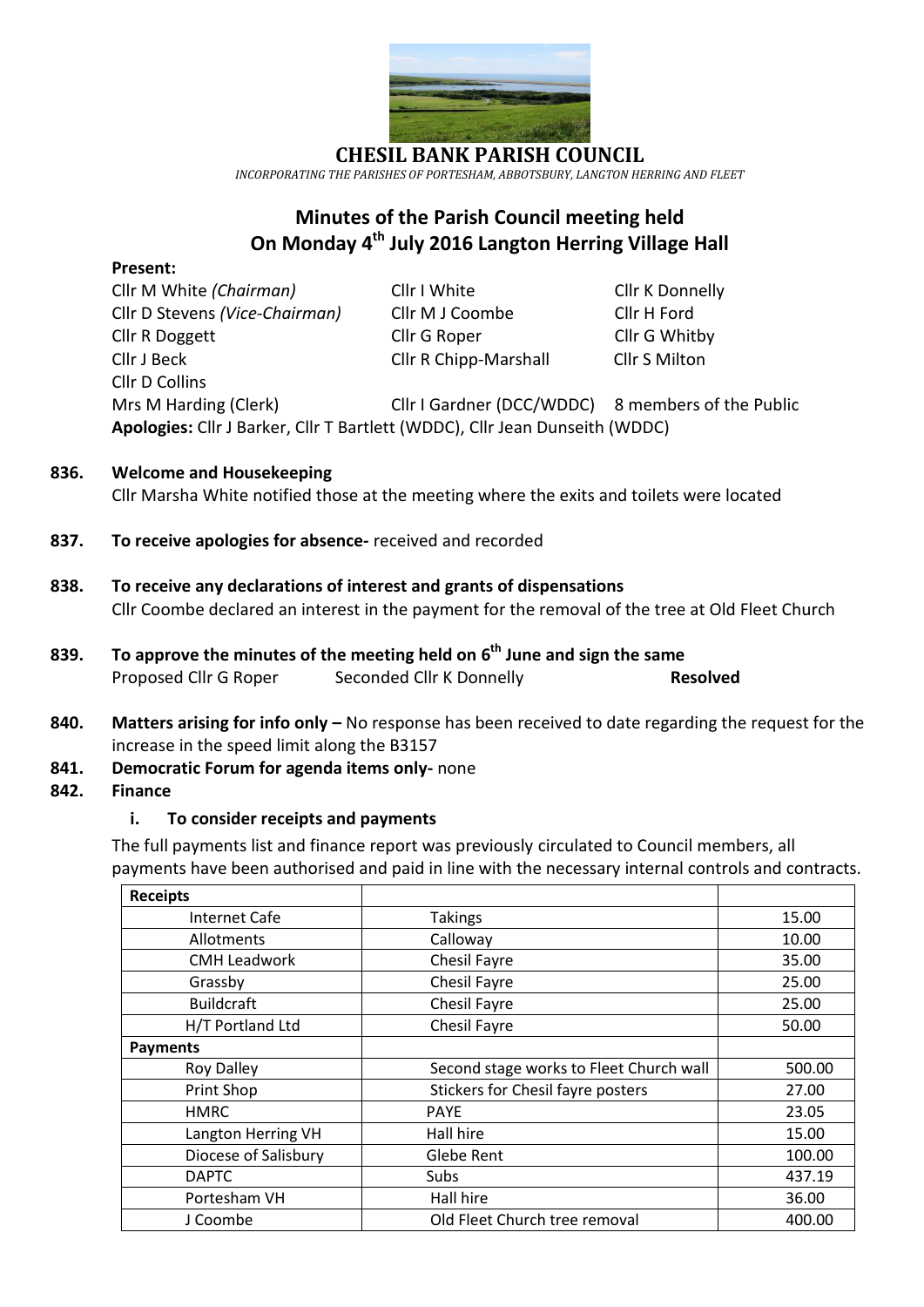*INCORPORATING THE PARISHES OF PORTESHAM, ABBOTSBURY, LANGTON HERRING AND FLEET*

| Proposed Cllr D Stevens       | Seconded Cllr I White       | <b>Resolved</b> |
|-------------------------------|-----------------------------|-----------------|
| <b>Wessex Ground services</b> | Portesham recreation ground | 81.50           |
| <b>Roy Dalley</b>             | Final payment               | 419.00          |
| <b>BHF</b>                    | Defib at Langton Herring    | 400.00          |
| Urban recreation              | LH play area resurface      | 1,254.00        |
| <b>Wessex Ground services</b> | Playing field cut           | 81.50           |

Bank Balances as at the of June 2016 **£31827.39**

### **ii. To consider CBPC document storage at PVH**

The Clerk requested that a lockable storage container is put in the Portesham Village hall for Chesil Bank Parish documents that are needed to be retained as currently this is stored in the Clerks Home and currently takes up 2 filing cabinets, The Clerk had previously approached the PVH committee who have agreed to a lockable cupboard, this was agreed, the Clerk will cost up suitable lockable/fireproof cupboards for consideration at the September meeting Proposed Cllr S Milton Seconded Cllr D Collins **Resolved**

### **843. Working Group reports:**

**i.** Emergency Planning- defibrillator updates and installation **Portesham Defib-** Cllrs have been in discussion with the PVH Committee and they are currently having their annual electrical inspection, Mr Rowland (from the PVH Committee) will meet their electrician to advise on the installation and gather a quote on that basis as this is not PC property. The Portesham Cllrs will then make a decision based on this new information.

**Langton Herring Defib**- Cllr Doggett reported that the LH defib has now been approved and as agreed in principle by the CBPC at the April meeting, the sum of £400 is now due to purchase the BHF defib, it was also noted that a donation of £400 has been pledged by Chesil Rocks towards this project. Cllr Doggett proposed to look into the purchase of an external cabinet and installation to be paid for by CBPC but the general running costs to be absorbed by LHVH, Cllr Doggett will then liaise with James Irvine and Janice Beck for Defib training sessions at LH and PVH.

Proposed Cllr R Doggett Seconded Cllr J Beck Resolved

- **ii. Recreation** –Chesil Fayre- A meeting is to be held on  $7<sup>th</sup>$  July to deal with any final preparations for the Chesil Fayre on 17<sup>th</sup> July. After the event there will be a meeting of all interested parties to discuss how it went and a date for 2017. It was reported that the roof of one of the porta cabins is in poor repair and the Recreation ground group would like to take the project to install some sort of usable sports/scouts hut at the site for future use by the Chesil Bank Parish. Cllr Collins explained that he would like to be involved.
- **iii.** Allotments- Cllr White arranged for the annual inspection of the allotments on Monday 11<sup>th</sup> July at 6.30pm, Cllrs Ford, Milton, Whitby and Mrs Whitby were invited to judge this year.
- **iv. Planning and Development** to further discuss digital planning in the future Cllr Doggett commented on this and suggested that the working group meet in the future to discuss the outcomes of the digital pilot group which the Clerk has offered to be on to assist with the process which will commence for all parishes in West Dorset from April 2017. The Clerk reported that North Dorset have been paperless for a couple of years now. Whilst Cllr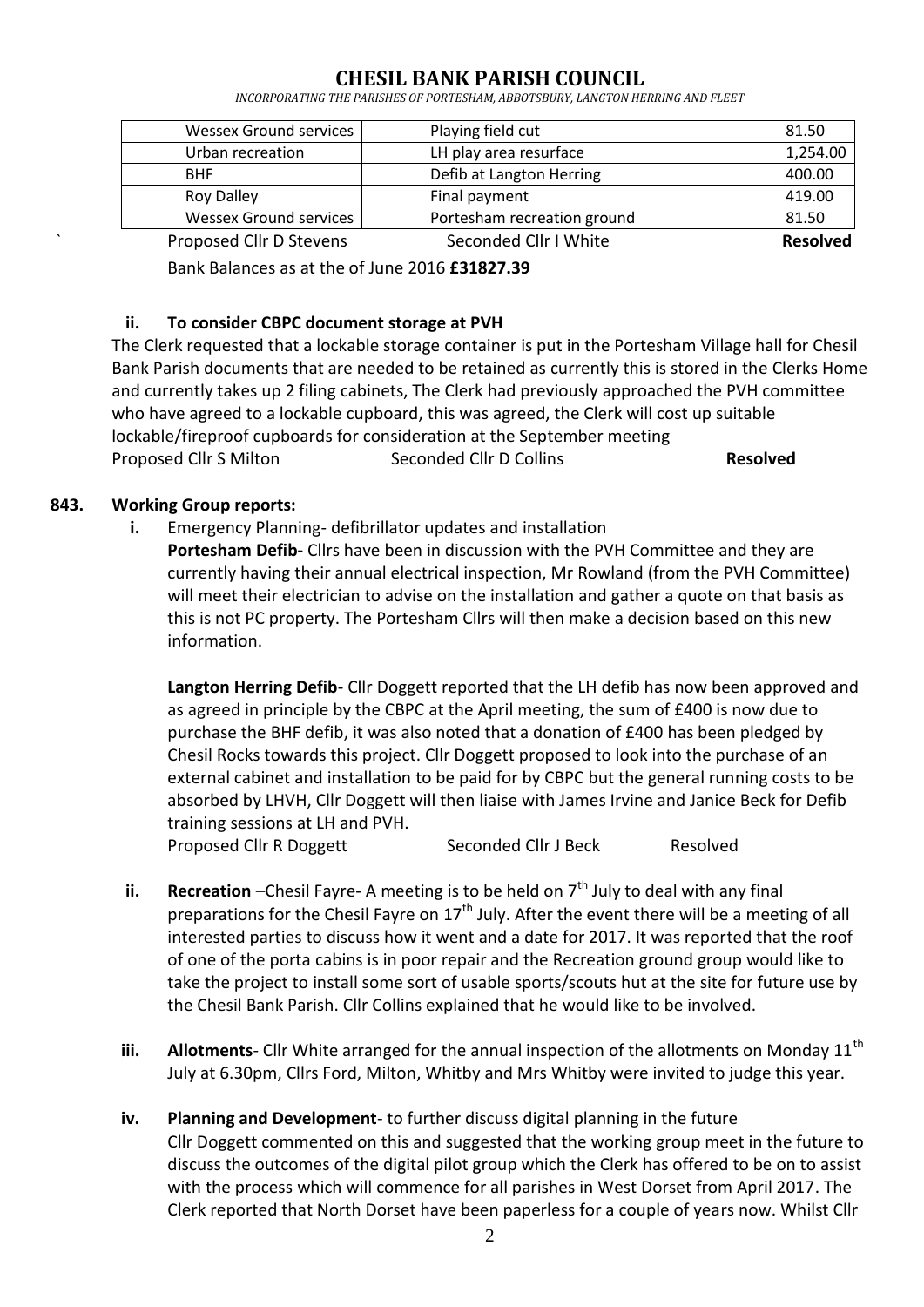*INCORPORATING THE PARISHES OF PORTESHAM, ABBOTSBURY, LANGTON HERRING AND FLEET*

Doggett supports the paperless route his concern is that at times paper plans are required in order to accurately see the finer detail, options are that the PC will need to project the plans onto a screen print the plans themselves or ask the applicant for paper copies. Cllr Doggett also commented on the need for "reply all" when responding to a planning application by electronic means so that all Cllrs see the responses. Cllr Doggett will arrange a meeting at a future time.

### **844. To consider all planning applications in circulation**

- **i. WD/D/16/000775-** East Shilvinghampton Farm -Demolish modern single storey extension and construct single storey extension to provide an office- **No Objection**s.
- **ii. WD/D/16/000844-** Arcady, Coryates- Conversion of 1 bedroom above garage into kitchen, lounge and dining area for holiday use- **No Objections**.
- **iii. WD/CA/16/001154-** Broadcroft Rodden Lane-Erect Garage Extension-**Objections-** over development of the site
- **iv. WD/D/16/0001102-** 9 Market Street, Abbotsbury-2 Repair works to 4 no chimney stacks **No Objections**.
- **v. WD/D/16/000737- 3 Portesham Hill-** Retention of Dorset style ridging to thatched roof and existing ornamental gate- **No Objections**

## **vi. To consider any other Planning or enforcement issues**

Cllr Ford commented on the planning application at Furlongs Homestead which was objected to by the PC, he explained that in 2006 the PC supported the application for the development of redundant buildings to workshops. There has been a great deal of interest about this application in the village. The PC as a whole were not minded to change their comments to object at this time.

Cllr Doggett commented that after 8 months the application for the Methodist Chapel has been approved.

A meeting is to be held with Cllr White and the enforcement officer to look at some of the issues in Portesham.

## **845. To receive any Highways issues**

- **i.** The grassed area adjacent to the junction of Fry's Close needs to be cut back as the wild flower area is not working and is causing an issue with visibility from both the Fry's Close and Malthouse Meadows junctions.
- **ii.** The hedge on the B3157 below the junction to Langton Herring is over grown.
- **iii.** Abbotsbury Hill will be closed for a week in October for essential road repairs.
- **iv.** The trees along the road leading into Langton Herring require cutting back.
- **v.** The road surface along Angel Lane needs repair.
- **vi.** Cllrs were urged to complete the Highways satisfaction survey
- **vii.** Cllr Doggett will attend the DAPTC area meeting on 28<sup>th</sup> July which will be discussing highways and verge maintenance in the future.
- **viii.** The SID has been moved to Abbotsbury but the hedge requires cutting back, it was also noted that the PC will be in receipt of a spare SID from DCC so it is hoped that the PC will be able to use this either as a second SID or as spares, it is also hoped that a SID pole can be erected in Langton Herring as currently the SID is only deployed in Portesham and Abbotsbury.
	- **ix.** Cllr Donnelly reported that cars are parking on the Burton Road on the turning circle also that the gulley has still not been cleared.
	- **x.** It was reported that there is an issue with the parking in the square in Portesham.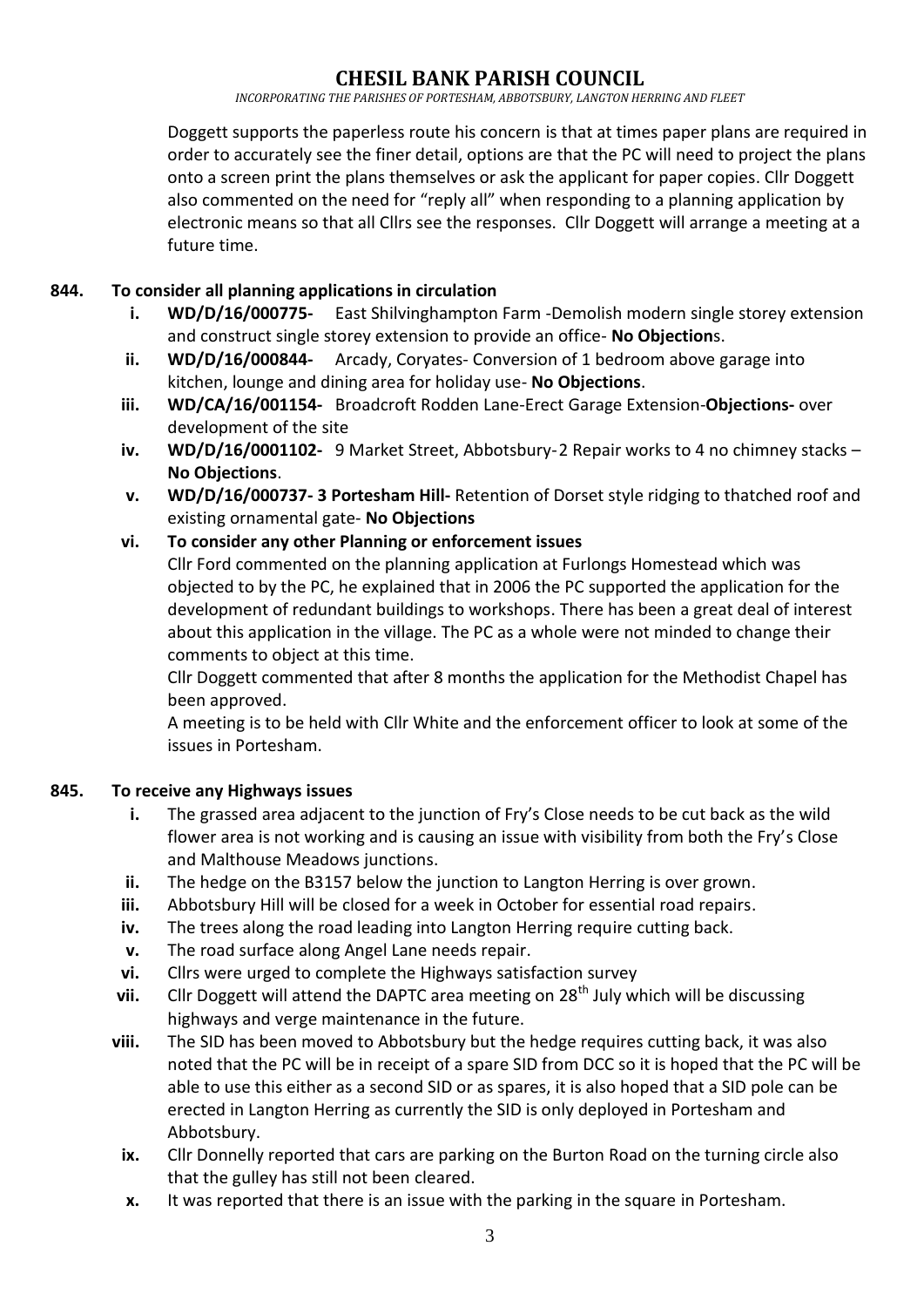*INCORPORATING THE PARISHES OF PORTESHAM, ABBOTSBURY, LANGTON HERRING AND FLEET*

#### **846. To consider a report of RoW issues in the Parishes**

It was reported that all the footpaths are being neglected. There is a collapsed style at the old railway near Waddon

#### **847. Reports from the Parishes**

- **i.** Abbotsbury: The weeds along the footpaths require treatment.
- **ii. Portesham:** The vegetation on the Back Street wall is not being maintained. There are currently still no funds available to repair the wall to its former state. Finger posts in the parish require repair and a grant can be applied for through the AONB volunteers are required to take this project forward as works will be required to prepare and paint the finger posts.
- **iii. Langton Herring:** The village held a street party for the Queen's birthday which was well attended, Chesil Rocks was held on  $18<sup>th</sup>$  June and it was reported that £8000 was raised for the Samaritans. The LH Fete will be held on  $30<sup>th</sup>$  July.
- **iv. Fleet:** The over grown hedge reported to enforcement has still not been actioned.

#### **848. To consider the correspondence list-**

- **i.** Cllr Milton explained that the issue of the damaged to the wall in Angel Lane has been dealt with; it was thought it was a DCC vehicle but turned out to be a private firm. LH Cllrs have asked that the PC request a sign stating no access to Chesil Beach to be placed on the 30mph sign.
- **ii.** A letter had been received stating that the BT phone box will be removed from the Village Green and as it on PC property it can be adopted by the PC. The BT phone has not been used in the last year. Cllr Collins explained that this had been an item for the village in the past but the Phone had been saved due to the lack of mobile coverage. The phone box is not listed like the phone box in Abbotsbury.

Cllr Collins proposed that the BT phone is adopted as a cost of  $E1$  by the PC Proposed Cllr D Collins Seconded Cllr G Roper Resolved The council then discussed the options of adopting the box and the phone but this would mean additional running costs for the PC including an electrical service and the line rental. A second proposal was made to adopt the kiosk and not the phone Proposed Cllr G Whitby Seconded Cllr J Beck Resolved 9 Votes FOR 2 Votes AGAINST – motion carried, the Clerk will make arrangements for the phone box to be retained.

## **849. Items for the meeting on 5 th September 2016 at Portesham** SID/ BT phone box adoption/Chesil Fayre report/ Porta cabins/ PC storage cupboard

**850. Democratic Forum 15 minutes:** Members of the public supported the move to adopt the BT phone box.

#### **851. To resolve to move to a closed session to discuss staff salaries**

Cllrs approved the salary increases as per NALC and SLCC to commence from April 2016 Proposed Cllr S Milton Seconded Cllr D Collins Resolved Meeting Closed at 8.50pm